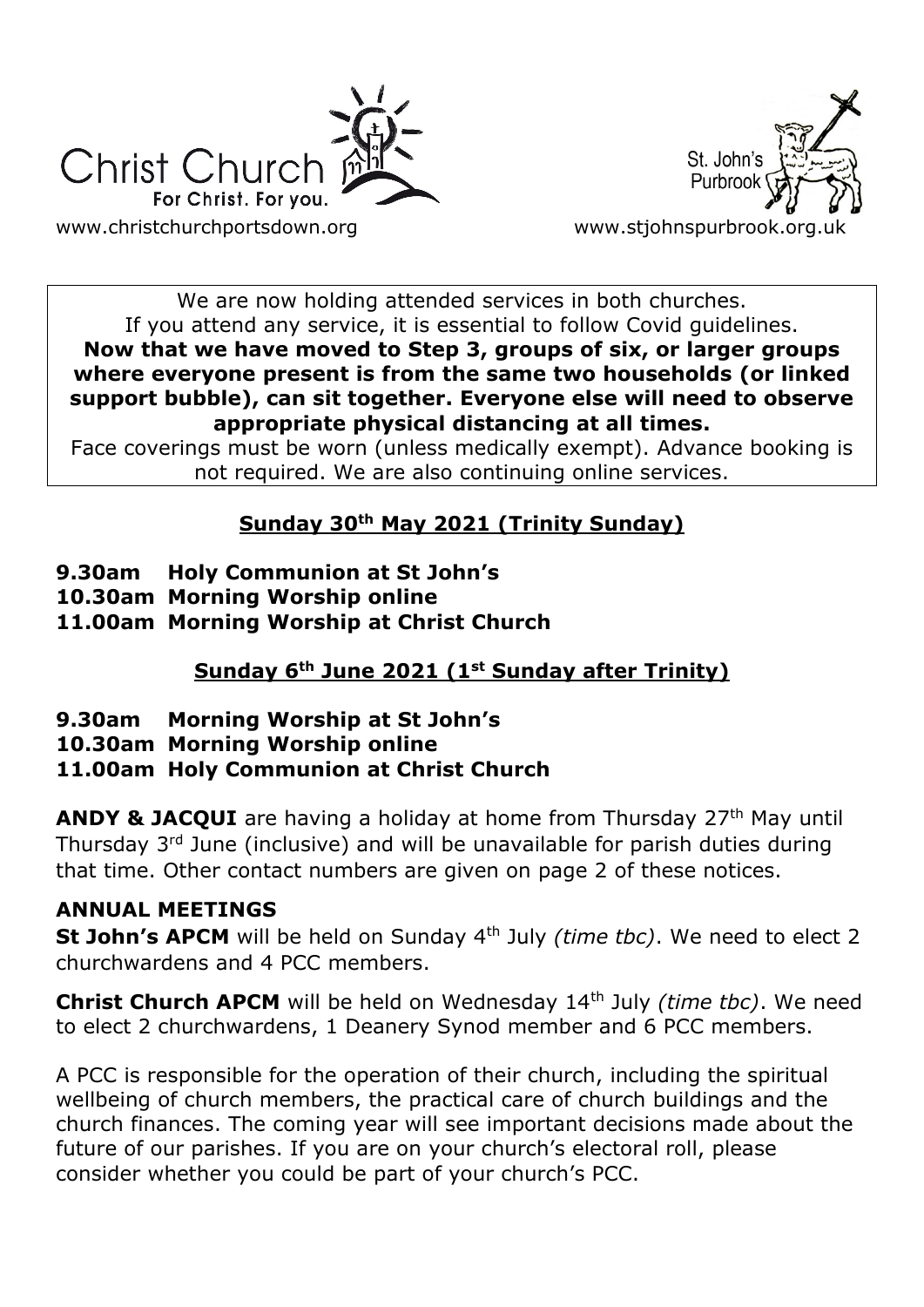### **JOB VACANCY**

Oaklands Catholic School are looking for a Pastoral Support Officer to be responsible for the provision of pastoral and welfare support for students. Further details related to the position can be found in the Application Pack at https://www.oaklandscatholicschool.org/staff/vacancies/ Closing date for Applications is Friday 4th June 2021 Interviews: during week commencing 7th June 2021

#### **CONTACTS**

| <b>Vicar</b>         | Revd Andy Wilson (day off Monday)          |
|----------------------|--------------------------------------------|
|                      | vicar@christchurchportsdown.org            |
|                      | purbrookvicar@gmail.com                    |
| <b>Associate</b>     | <b>Revd Laura Cameron</b>                  |
| <b>Minister</b>      | revdlauracameron@gmail.com                 |
| Curate               | <b>Revd Matt Grove</b> (day off Friday)    |
|                      | matt.grove@christchurchportsdown.org       |
| Churchwarden         | <b>Stephen Anderson</b>                    |
| <b>CCP</b>           | stephen.anderson@christchurchportsdown.org |
| Churchwarden         | <b>Karina Golledge</b>                     |
| <b>CCP</b>           | thegolledges@btinternet.com                |
| <b>Administrator</b> | <b>Emma Evans</b>                          |
|                      | parish.office@christchurchportsdown.org    |
| <b>Hall Manager</b>  | Jacqui Wilson                              |
| <b>CCP</b>           | hall.manager@christchurchportsdown.org     |
| Website              | <b>Matt Doe</b>                            |
|                      | webmaster@christchurchportsdown.org        |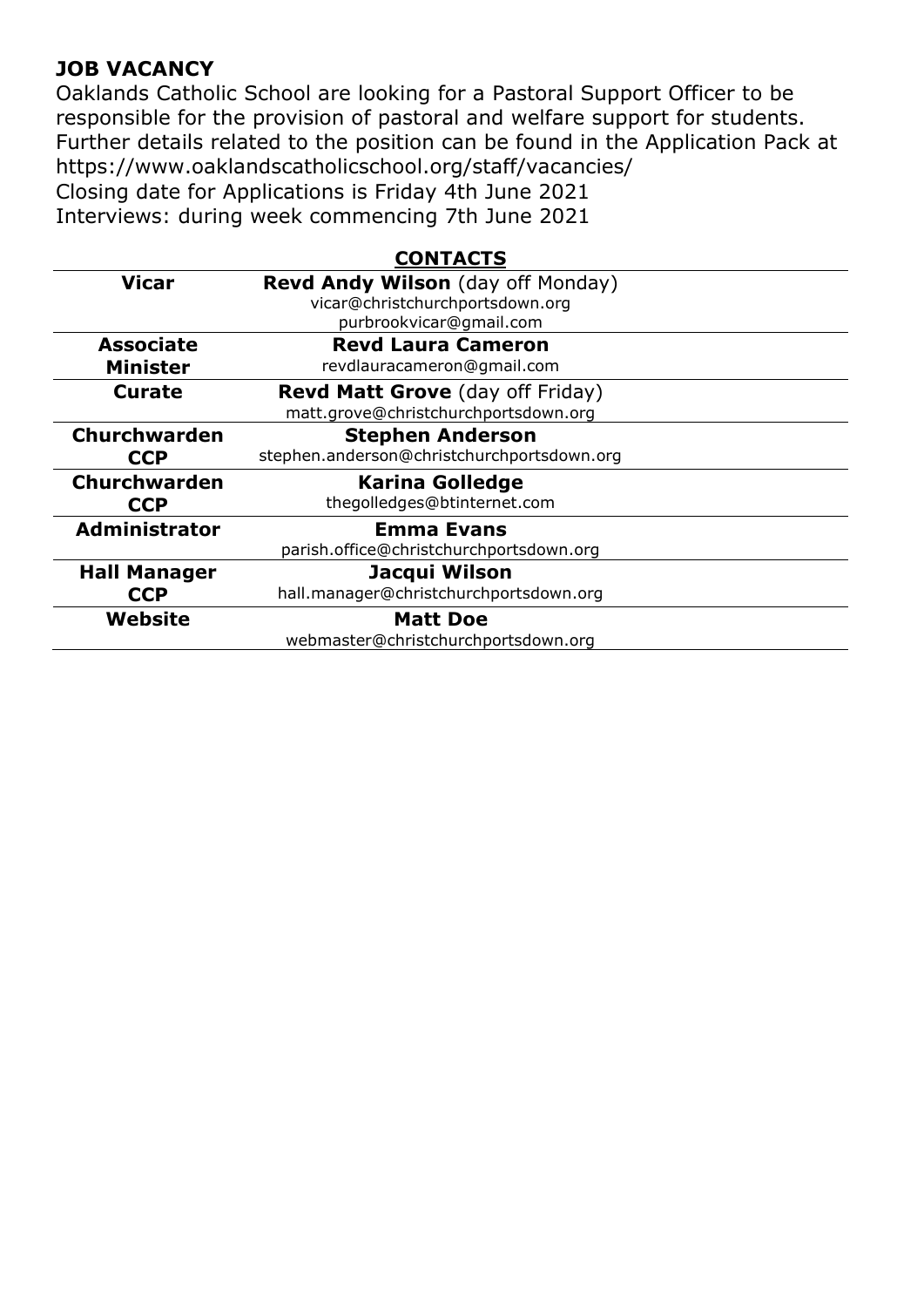#### **Sunday 30 May 2021**

Trinity Sunday

#### **Collect**

Almighty and everlasting God, you have given us your servants grace, by the confession of a true faith, to acknowledge the glory of the eternal Trinity and in the power of the divine majesty to worship the Unity: keep us steadfast in this faith, that we may evermore be defended from all adversities; through Jesus Christ your Son our Lord, who is alive and reigns with you, in the unity of the Holy Spirit, one God, now and forever.

#### *Amen*

#### **Isaiah 6:1–8**

**<sup>6</sup>** In the year that King Uzziah died, I saw the Lord sitting on a throne, high and lofty; and the hem of his robe filled the temple.  $2$  Seraphs were in attendance above him; each had six wings: with two they covered their faces, and with two they covered their feet, and with two they flew.  $3$  And one called to another and said: 'Holy, holy, holy is the Lord of hosts; the whole earth is full of his glory.' <sup>4</sup>The pivots on the thresholds shook at the voices of those who called, and the house filled with smoke. <sup>5</sup> And I said: 'Woe is me! I am lost, for I am a man of unclean lips, and I live among a people of unclean lips; yet my eyes have seen the King, the Lord of hosts!' <sup>6</sup> Then one of the seraphs flew to me, holding a live coal that had been taken from the altar with a pair of tongs. <sup>7</sup> The seraph touched my mouth with it and said: 'Now that this has touched your lips, your quilt has departed and your sin is blotted out.' <sup>8</sup> Then I heard the voice of the Lord saying, 'Whom shall I send, and who will go for us?' And I said, 'Here am I; send me!'

*This is the word of the Lord. Thanks be to God.*

#### **Psalm 29**

 $1$  Ascribe to the Lord, you powers of heaven, ascribe to the Lord glory and strength.  $2$ Ascribe to the Lord the honour due to his name; worship the Lord in the beauty of holiness. <sup>3</sup> The voice of the Lord is upon the waters; the God of glory thunders; the Lord is upon the mighty waters. <sup>4</sup> The voice of the Lord is mighty in operation; the voice of the Lord is a glorious voice.<sup>5</sup> The voice of the Lord breaks the cedar trees; the Lord breaks the cedars of Lebanon; <sup>6</sup> He makes Lebanon skip like a calf and Sirion like a young wild ox.  $7$  The voice of the Lord splits the flash of lightning; the voice of the Lord shakes the wilderness; the Lord shakes the wilderness of Kadesh,  $8$  The voice of the Lord makes the oak trees writhe and strips the forests bare; in his temple all cry, 'Glory!'  $9$  The Lord sits enthroned above the water flood; the Lord sits enthroned as king for evermore. <sup>10</sup> The Lord shall give strength to his people; the Lord shall give his people the blessing of peace.